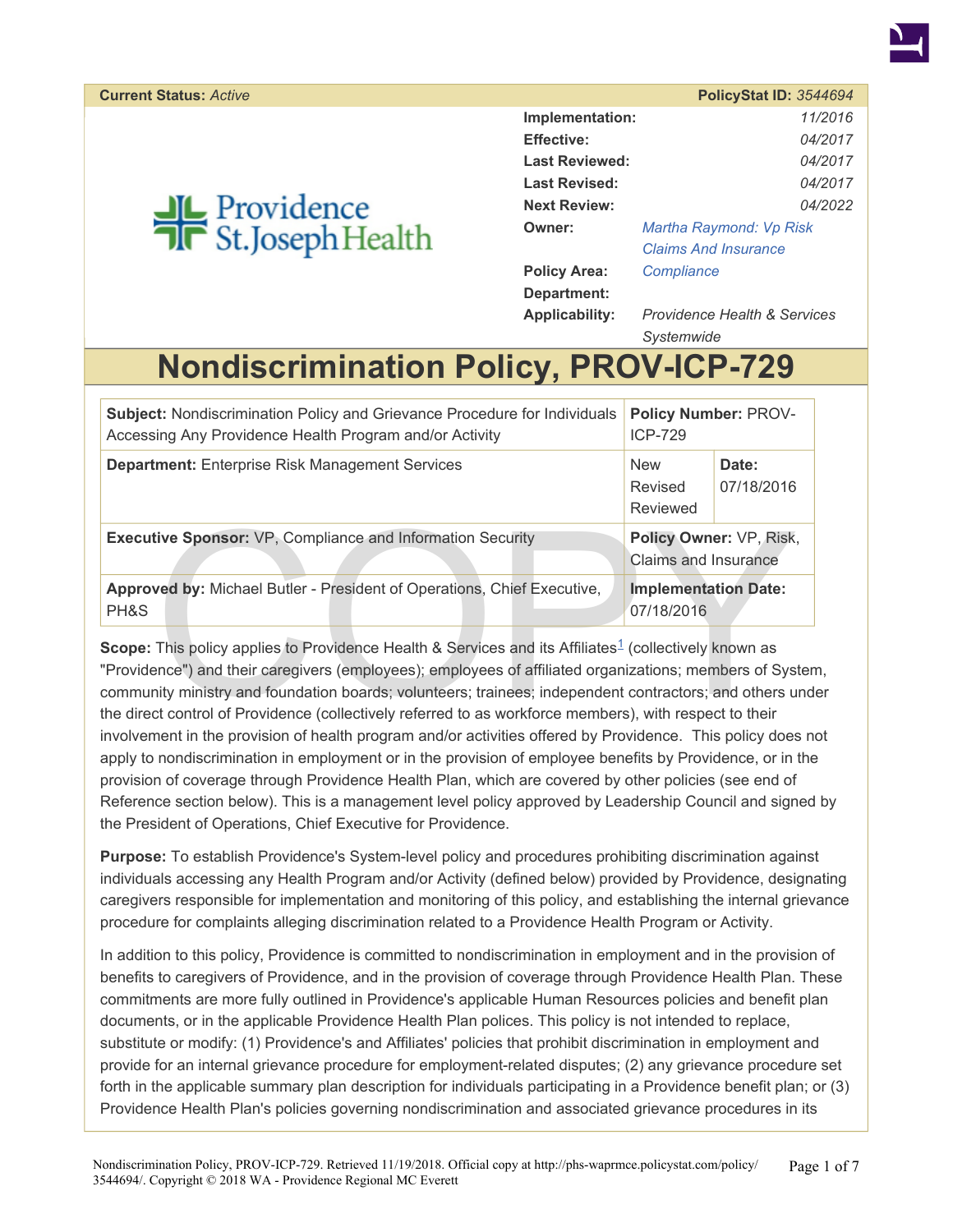health-related insurance activities. For information on the latter policies and grievance procedures, please see links provided at the end of the Reference section below.

**Definitions:** For purposes of applying this policy, the following definitions apply:

- 1. Caregiver: Refers to all employees of Providence.
- 2. *Disability or Handicap:*
	- a. **In States Other than Washington**: Means with respect to an individual, a physical or mental impairment that, in Alaska, Montana, and Oregon *substantially limits*, or in California *limits*, one or more major life activities of such individual; a record of such an impairment; or being regarded as having such an impairment, as defined in 42 U.S.C. 12102, as amended;
	- b. In Washington: Means the presence of a sensory, mental, or physical impairment<sup>2</sup> that: (i) is medically cognizable or diagnosable; or (ii) exists as a record or history; or (iii) is perceived to exist whether or not it exists in fact. Disability exists whether it is temporary or permanent, common or uncommon, mitigated or unmitigated, or whether or not it limits the ability to work generally or work at a particular job or whether or not it limits any other activity within the scope of RCW Ch. 49.60.
- 3. *Discrimination on the Basis of Sex:* Includes but is not limited to discrimination on the basis of pregnancy, false pregnancy, termination of pregnancy, or recovery therefrom, childbirth or related medical conditions, gender or sex stereotyping, and gender identity.
- nder Identity: Means an individual's internal sense of gender, which may be male, female, neith<br>mbination of male and female, and which may be different from an individual's sex assigned at t<br>e way an individual expresses 4. *Gender Identity:* Means an individual's internal sense of gender, which may be male, female, neither, or a combination of male and female, and which may be different from an individual's sex assigned at birth. The way an individual expresses gender identity is frequently called "gender expression," and may or may not conform to social stereotypes associated with a particular sex or gender. Stereotypical notions of sex or gender include notions of masculinity or femininity, including expectations of how individuals represent or communicate their gender to others via behavior, clothing, hairstyles, activities, voice, mannerisms or otherwise, and include gendered expectations related to the appropriate roles of a certain gender.
- 5. *Health Program or Activity*: Means the provision or administration of health-related services, and provision of assistance to individuals in obtaining health-related services or insurance coverage. $3$
- 6. *Limited English Proficiency:* Means an individual whose primary language for communication is not English and who has a limited ability to read, write, speak or understand English.
- 7. *National Origin*: Includes, but is not limited to, an individual's, or his or her ancestor's, place of origin (such as country or world region) or an individual's manifestation of the physical, cultural, or linguistic characteristics of a national original group.
- 8. *Qualified Bilingual/Multilingual Staff* : Means a caregiver who is designated by Providence to provide oral language assistance as part of the caregiver's current, assigned job responsibilities and who has demonstrated to the covered entity that he or she:
	- a. Is proficient in speaking and understanding both spoken English and a least one other spoken language, including any necessary specialized vocabulary, terminology and phraseology, and
	- b. Is able to effectively, accurately, and impartially communicate directly with individuals with limited English proficiency in their primary languages.
- 9. *Qualified Interpreter for an Individual with a Disability:* Means an interpreter who via a remote interpreting service or an on-site appearance:
	- a. Adheres to generally accepted interpreter ethics principles, including client confidentiality; and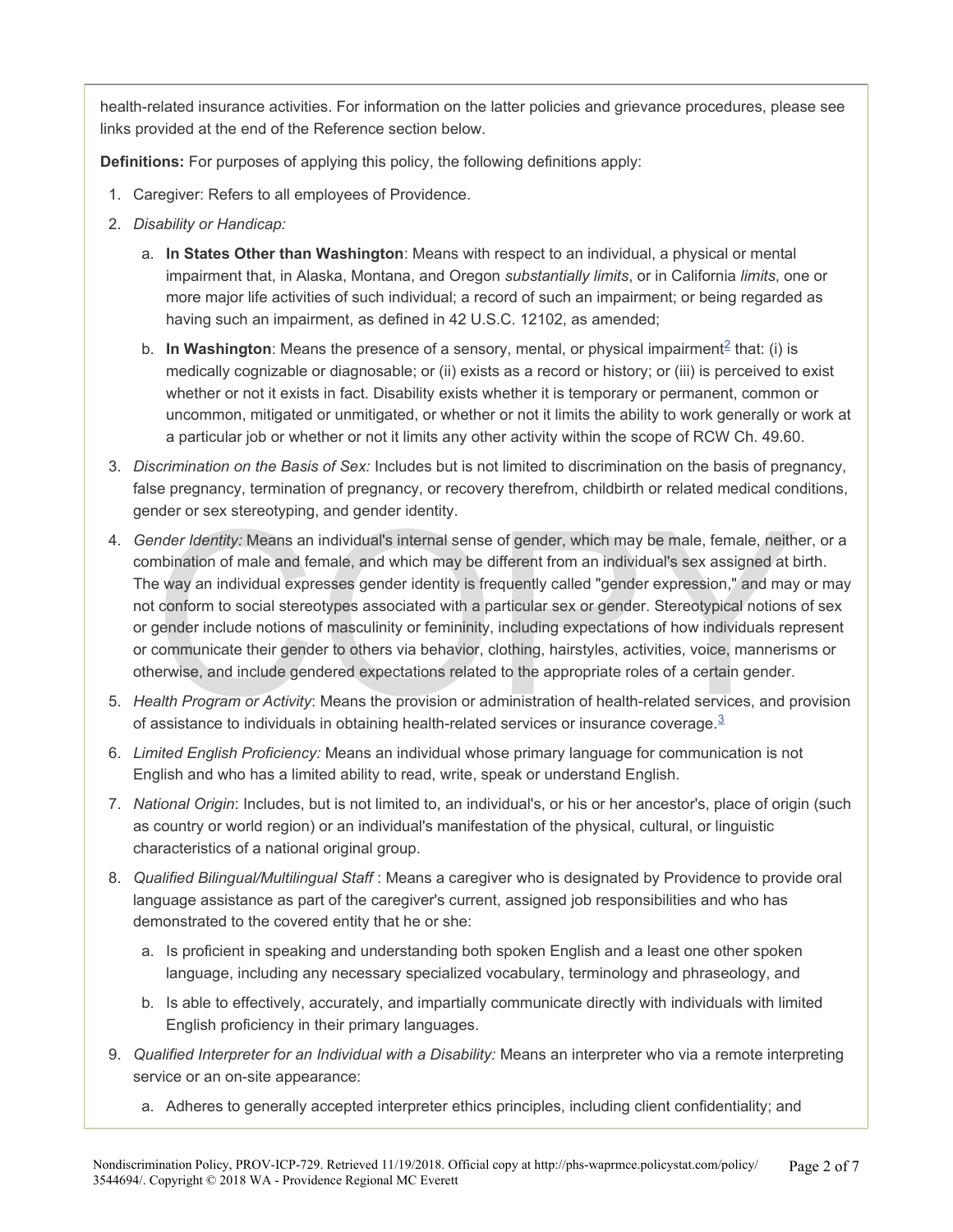- b. Is able to interpret effectively, accurately, and impartially, both receptively and expressively, using any necessary specialized vocabulary, terminology and phraseology (e.g., sign language interpreters).
- 10. *Qualified Interpreter or Translator for an Individual with Limited English Proficiency*: Means an interpreter or translator, respectively, who via a remote interpreting service or an on-site appearance:
	- a. Adheres to generally accepted interpreter or translator ethics principles, as applicable, including client confidentiality;
	- b. In the case of an interpreter has demonstrated proficiency in speaking, and in the case of a translator has demonstrated proficiency in writing, and in both cases, demonstrates proficiency in understanding both spoken English and at least one other spoken language; and
	- c. In the case of an interpreter is able to interpret, and in the case of a translator is able to translate: effectively, accurately, and impartially, both receptively and expressly, to and from such language(s) and English, using any necessary specialized vocabulary, terminology and phraseology.
- 11. *Section 1557 Civil Rights Coordinator*: or *Civil Rights Coordinator:* Means the responsible Providence caregiver(s) designated to coordinate Providence's efforts to comply with this policy in any Providence Health Program or Activity, including the investigation of any grievances filed under this policy, and who are listed by Region/Ministry in the Procedure section below.

# **Policy:**

**COV:**<br>
ent with Providence's Mission and Core Values, it is the policy of Providence to not discriminate<br>
exclude, or treat differently any individuals accessing any Providence Health Program or Activi<br>
is prohibited by l Consistent with Providence's Mission and Core Values, it is the policy of Providence to not discriminate against, exclude, or treat differently any individuals accessing any Providence Health Program or Activity on any basis prohibited by local, state or federal laws, including but not limited to on the basis of race, color, national origin, age, Disability, Handicap, or sex, as those terms are defined under federal law and rules. Where applicable, federal statutory protections for religious freedom and conscience are applied. It is also Providence's policy to provide free aids and language assistance services to individuals with a Disability, Handicap, or Limited English Proficiency who are accessing a Providence Health Programs or Activity. Such services may include providing Qualified Bilingual/Multilingual Staff, Qualified Interpreters, and Qualified Translators free of charge.

Providence has established an internal grievance procedure for individuals accessing any Providence Health Program or Activity, which provides for prompt and equitable resolution of complaints alleging violations of applicable federal or state laws that prohibit discrimination, including but not limited to Section 504 of the Rehabilitation Act of 1973, Section 1557 of the Affordable Care Act (42 U.S.C. 18116), and its implementing regulations at 45 CFR part 92 (collectively referred to below as "Section 1557"). Any person who believes that someone accessing a Providence Health Program or Activity has been subjected to discrimination on the basis of race, color, national origin, sex, age, Handicap, or Disability may file a grievance under this procedure. It is against the law for Providence to retaliate against anyone who opposes discrimination, files a grievance, or participates in the investigation of a grievance. Providence maintains a non-retaliation policy at PROV-HR-419.

Section 1557 and its implementing regulations may be examined in the office of Providence's Vice President, Risk, Claims and Insurance, Valley Office Park - Southgate II, 1801 Lind Ave. SW, Renton, WA 98057, Tel: 1-844-469-1775 to to Email: Nondiscrimination.PHS@providence.org who has been designated to coordinate Providence's System-level efforts to comply with Section 1557. Such information can also be obtained through each designated Section 1557 Civil Rights Coordinator (see contact information below).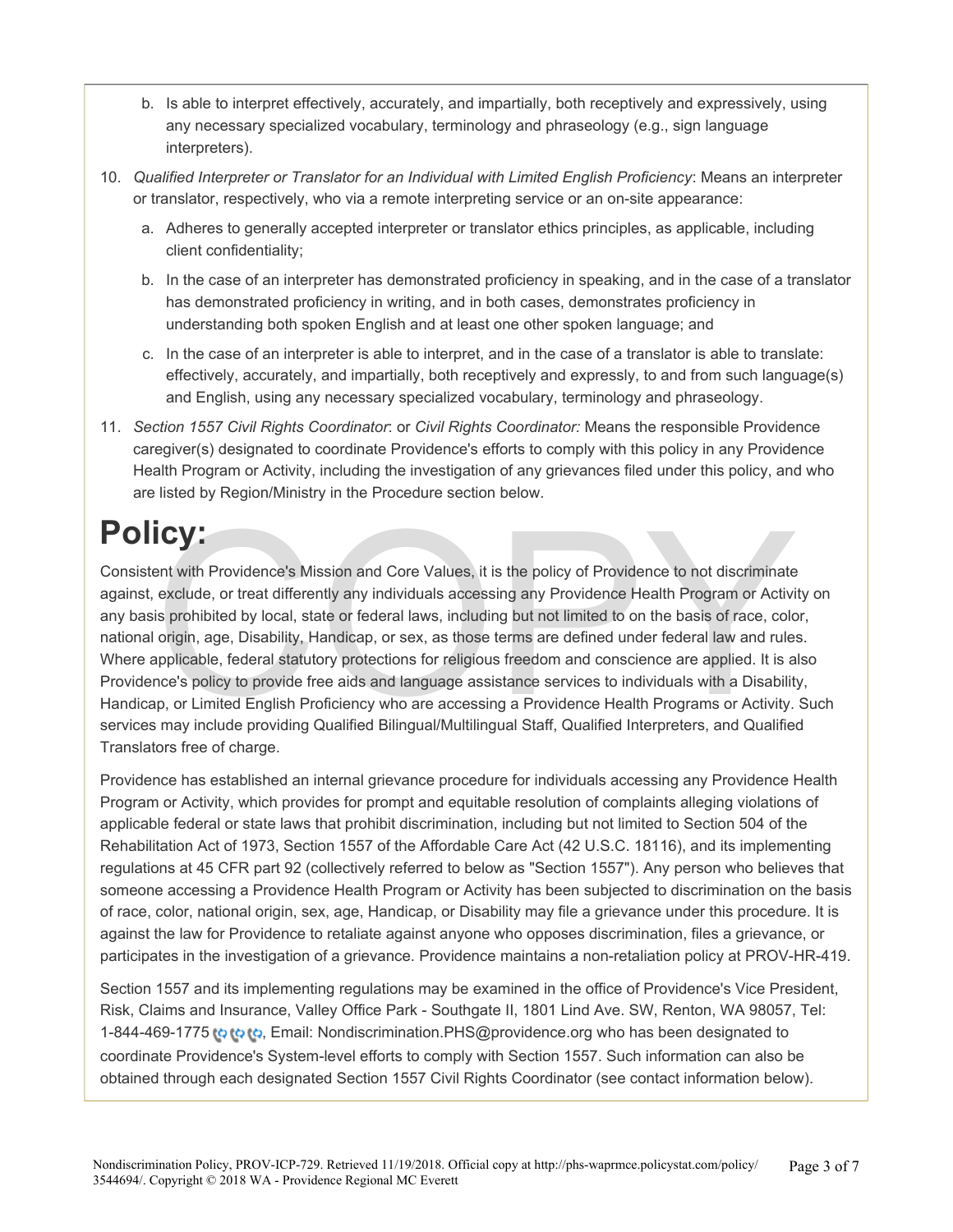# **Procedure:**

| <b>Region/Ministry</b>                                       | <b>Civil Rights Coordinator</b>                                                                                                                               | 2 <sup>nd</sup> Level of Appeal                                              |
|--------------------------------------------------------------|---------------------------------------------------------------------------------------------------------------------------------------------------------------|------------------------------------------------------------------------------|
| Alaska                                                       | <b>Civil Rights Coordinator</b><br>3200 Providence Dr., Anchorage, AK<br>99508; Tel:1-844-469-1775; Email:<br>Nondiscrimination.AK@providence.org             | Vice President, Risk, Claims and<br>Insurance – contact information<br>above |
| California                                                   | <b>Civil Rights Coordinator</b><br>501 S. Buena Vista St. Burbank, CA<br>91505<br>Tel:1-844-469-1775; Email:<br>Nondiscrimination.CA@providence.org           | Vice President, Risk, Claims and<br>Insurance – contact information<br>above |
| Montana                                                      | <b>Civil Rights Coordinator</b><br>1801 Lind Avenue S.W., Renton, WA<br>98057; Tel:1-844-469-1775; Email:<br>Nondiscrimination.MT@providence.org              | Vice President, Risk, Claims and<br>Insurance – contact information<br>above |
| Oregon                                                       | <b>Civil Rights Coordinator</b><br>5933 Win Sivers Dr., Suite 109,<br>Portland, OR 97220<br>Tel:1-844-469-1775; Email:<br>Nondiscrimination.OR@providence.org | Vice President, Risk, Claims and<br>Insurance - contact information<br>above |
| Washington                                                   | <b>Civil Rights Coordinator</b><br>101 W. 8 <sup>th</sup> Avenue, Spokane, WA<br>99204<br>Tel:1-844-469-1775; Email:<br>Nondiscrimination.WA@providence.org   | Vice President, Risk, Claims and<br>Insurance - contact information<br>above |
| <b>Providence Senior</b><br>and Community<br><b>Services</b> | <b>Civil Rights Coordinator</b><br>2811 S. 102nd St, Suite 220<br>Tukwila, WA 98168,<br>Tel:1-844-469-1775; Email:<br>Nondiscrimination.pscs@providence.org   | Vice President, Risk, Claims and<br>Insurance - contact information<br>above |

**List of Section 1557 Civil Rights Coordinators**:

Individuals needing Telecommunications Relay Services to file a complaint[,](#page-0-0) may call 1-800-833-6384 to to to, or 7-1-1.

#### **Investigation and Review Procedure**:

- Any person who believes that someone accessing a Providence Health Program or Activity has been subjected to discrimination in violation of this policy may contact the above-noted Civil Rights Coordinator to discuss those concerns. Such persons may also file a complaint with Providence, as follows:
- Complaints must be submitted to the Civil Rights Coordinator (see above) within 60 days of the date the person filing the complaint becomes aware of the alleged discriminatory action.
- A complaint must be in writing, and must contain the name and address of the person making the complaint.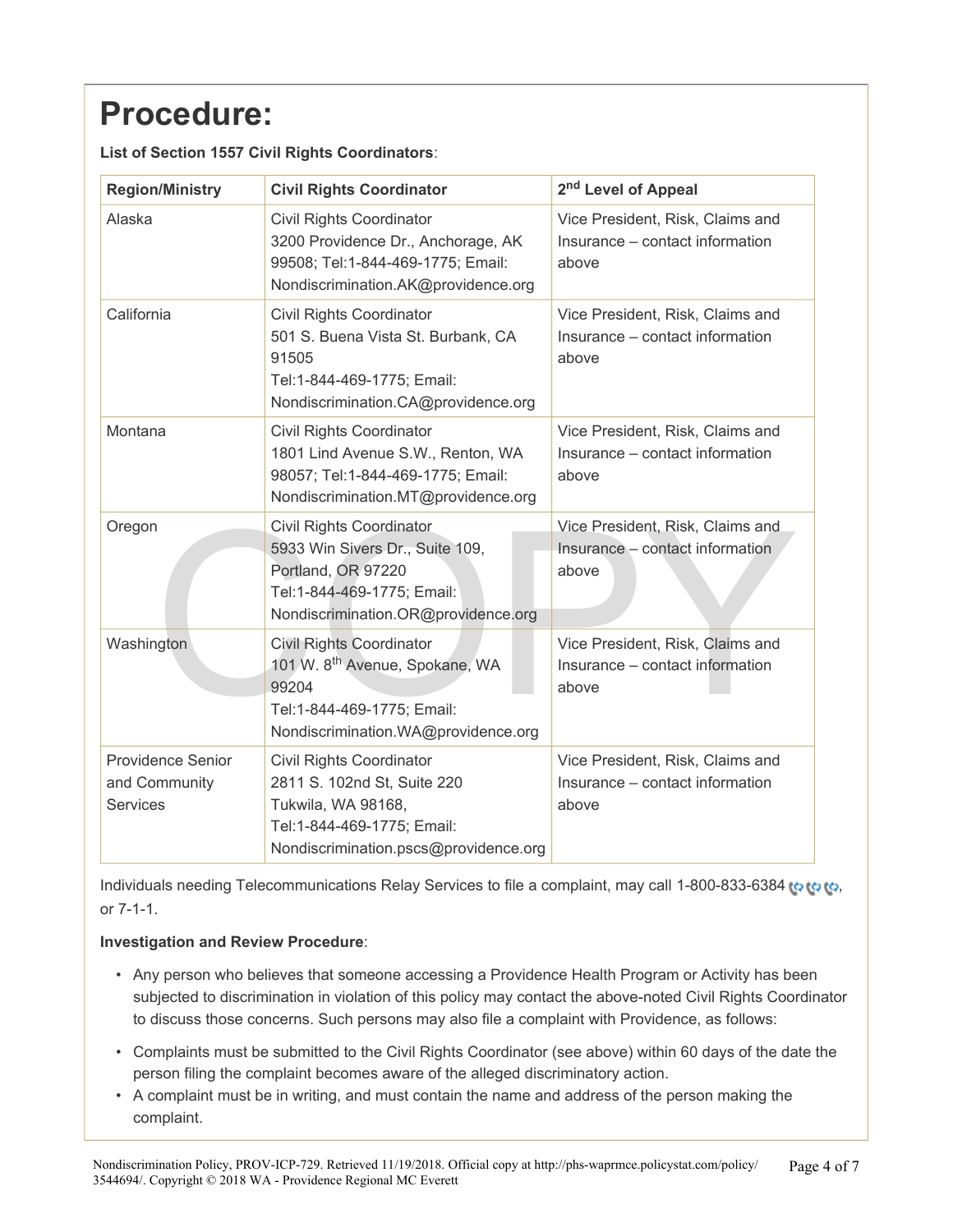- The complaint must state the problem or action alleged to be discriminatory and the remedy or relief sought.
- The Civil Rights Coordinator (or her/his designee) shall conduct an investigation of the complaint. This investigation may be informal, but it will be thorough, affording all interested person(s) an opportunity to submit evidence relevant to the complaint. The Civil Rights Coordinator will maintain the files and records of Providence relating to such grievances. To the extent possible, and in accordance with applicable law, the Civil Rights Coordinator will take appropriate steps to preserve the confidentiality of files and records relating to grievances and will share them only with those who have a need to know.
- The Civil Rights Coordinator (or her/his designee) will issue a written decision on the complaint to the complainant, based on a preponderance of the evidence, no later than 30-45 days after the Civil Rights Coordinator's receipt of the complaint. The written decision will include notice to the complainant of their right to pursue further administrative or legal remedies.
- The complainant may appeal the decision of the Civil Rights Coordinator by writing to the Vice President, Risk, Claims and Insurance, or such other designee listed above, within 15 days of receiving the Civil Rights Coordinator's decision. A written decision shall be issued by the decision-maker at this second level of review no later than 30 days after his or her receipt of the appeal.

Providence Regions/Ministries may adopt their own nondiscrimination policies for Health Programs or Activities only to the extent that they are consistent with this System policy.

ilability and use of the foregoing complaint procedure does not prevent a person from pursuing<br>administrative remedies, including filing a complaint of discrimination on the basis of race, color<br>origin, sex, age or Disabil The availability and use of the foregoing complaint procedure does not prevent a person from pursuing other legal or administrative remedies, including filing a complaint of discrimination on the basis of race, color, national origin, sex, age or Disability or Handicap in court or with the U.S. Department of Health and Human Services, Office for Civil Rights. A person can file a complaint of discrimination electronically through the Office for Civil Rights Complaint Portal, which is available at: https://ocrportal.hhs.gov/ocr/portal/lobby.jsf , or by mail or phone at: U.S. Department of Health and Human Services, 200 Independence Avenue SW., Room 509F, HHH Building, Washington, DC 20201. Complaint forms are available at: http://www.hhs.gov/ocr/office/file/ index.html. Such complaints must be filed within 180 days of the date of the alleged discrimination. Providence will provide notices to the public regarding the foregoing appeal rights on Providence's website and in other significant publications.

Providence will make appropriate arrangements to ensure that individuals with Disabilities, Handicaps, and individuals with Limited English Proficiency are provided auxiliary aids and services or language assistance services, respectively, if needed to participate in this grievance process. Such arrangements may include, but are not limited to, providing Qualified Interpreters, providing taped cassettes of material for individuals with low vision, or assuring an accessible location for the proceedings. The Civil Rights Coordinator, acting directly or through a designee, will be responsible for such arrangements, and dedicated phone lines will be provided to assist individuals in obtaining communication assistance services.

#### **References:**

- Section 1557 of the Affordable Care Act (42 U.S.C. 18116)
- Section 1557 implementing regulations at 45 CFR part 92
- Title VI of the Civil Rights Act of 1964
- Title IX of the Education Amendments of 1972
- The Age Discrimination Act of 1975, subject to the exclusions described in 45 CFR 91.3(b)(1)
- Section 504 of the Rehabilitation Act of 1973
- Cal. Health & Safety Code § 1259

For Providence's and Affiliates' Human Resources policies applicable to caregivers, or questions about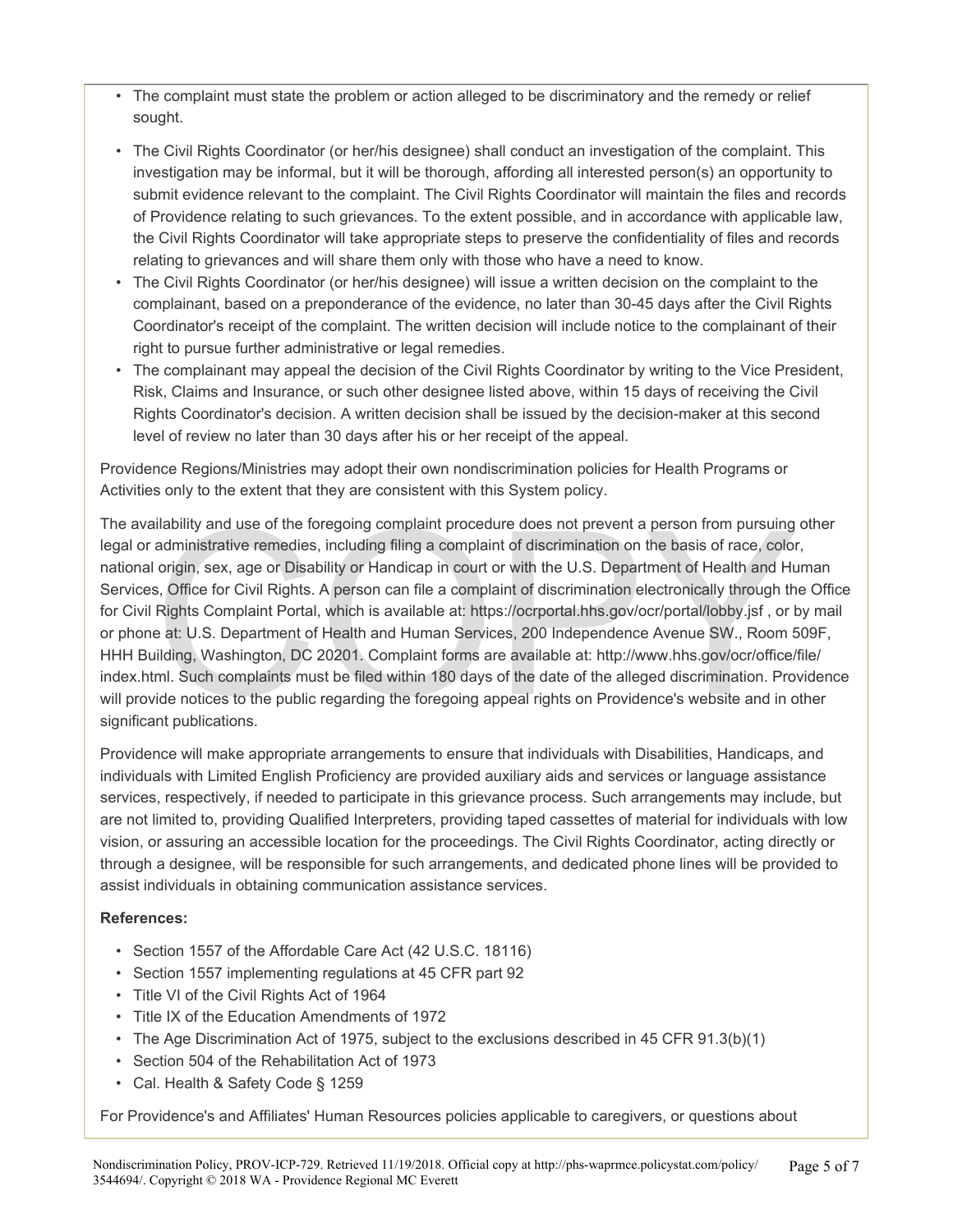caregiver benefits, and applicable grievance procedures, see: Caregiver.eHR.com/Resources & Contacts/HR Policies.

For Providence Health Plan's policies applicable to nondiscrimination in the provision of health-related coverage and grievance procedures, see: https://healthplans.providence.org/nondiscrimination-statement.

- A. ^ For purposes of this policy, "Affiliates" is defined as any entity that is wholly owned or controlled by Providence Health & Services or Western HealthConnect (for example, Swedish Health Services, Swedish Edmonds, Kadlec Regional Medical Center, Saint John Medical Center, PacMed Clinics and Inland Northwest Health Services).
- B. ^ "Impairment" under Washington law includes, but is not limited to: (i) Any physiological disorder, or condition, cosmetic disfigurement, or anatomical loss affecting one or more body systems; or (ii) Any mental, developmental, traumatic, or psychological disorder, including but not limited to cognitive limitation, organic brain syndrome, emotional or mental illness, and specific learning disabilities.
- C.  $\triangle$  For nondiscrimination and grievance policies related to Providence's provision of health-related insurance or other benefits, to Providence caregivers or through Providence Health Plan, please see the applicable links at the end of the References section below.

### **Attachments:** No Attachments

### **Approval Signatures**

| <b>Approval Signatures</b>                   |             |  |
|----------------------------------------------|-------------|--|
| <b>Approver</b>                              | <b>Date</b> |  |
| Michele Herman: Program Mgr Leadership Svcs  | 04/2017     |  |
| Becky Woo: Project Coordinator               | 04/2017     |  |
| Martha Raymond: Vp Risk Claims And Insurance | 04/2017     |  |

### **Applicability**

AK - Providence Alaska MC & affiliates, AK - Providence Kodiak Island MC & affiliates, AK - Providence Seward MC & affiliates, AK - Providence Valdez MC & affiliates, CA - Providence Holy Cross MC, CA - Providence LCM MC San Pedro, CA - Providence LCM MC Torrance, CA - Providence Saint John's Health Center, CA - Providence Saint Joseph MC, Burbank, CA - Providence Tarzana MC, MT - Providence St. Joseph MC, Polson, MT - St. Patrick Hospital, OR - Clinical Support Staff (CSS), OR - Connections, OR - Credena Health (CH), OR - Home Health (HH), OR - Home Medical Equipment (HME), OR - Home Services, OR - Home Services Pharmacy (HSRx), OR - Hospice (HO), OR - Providence Ctr for Medically Fragile Children, OR - Providence Hood River Memorial Hospital, OR - Providence Medford MC, OR - Providence Medical Group, OR - Providence Medical Group, OR - Providence Milwaukie Hospital, OR - Providence Newberg MC, OR - Providence Portland MC, OR - Providence Seaside Hospital, OR - Providence St. Vincent MC, OR - Providence Willamette Falls MC, Providence Health & Services, Providence Senior and Community Services, Swedish Medical Center - Ballard Campus, Swedish Medical Center - Cherry Hill Campus, Swedish Medical Center - Edmonds Campus, Swedish Medical Center - First Hill Campus, Swedish Medical Center - Issaquah Campus, WA - NWR Providence Medical Group, WA - Providence Centralia Hospital, WA - Providence Holy Family Hospital, WA - Providence Mount Carmel Hospital, WA - Providence Physician Services, WA - Providence Regional MC Everett, WA - Providence Sacred